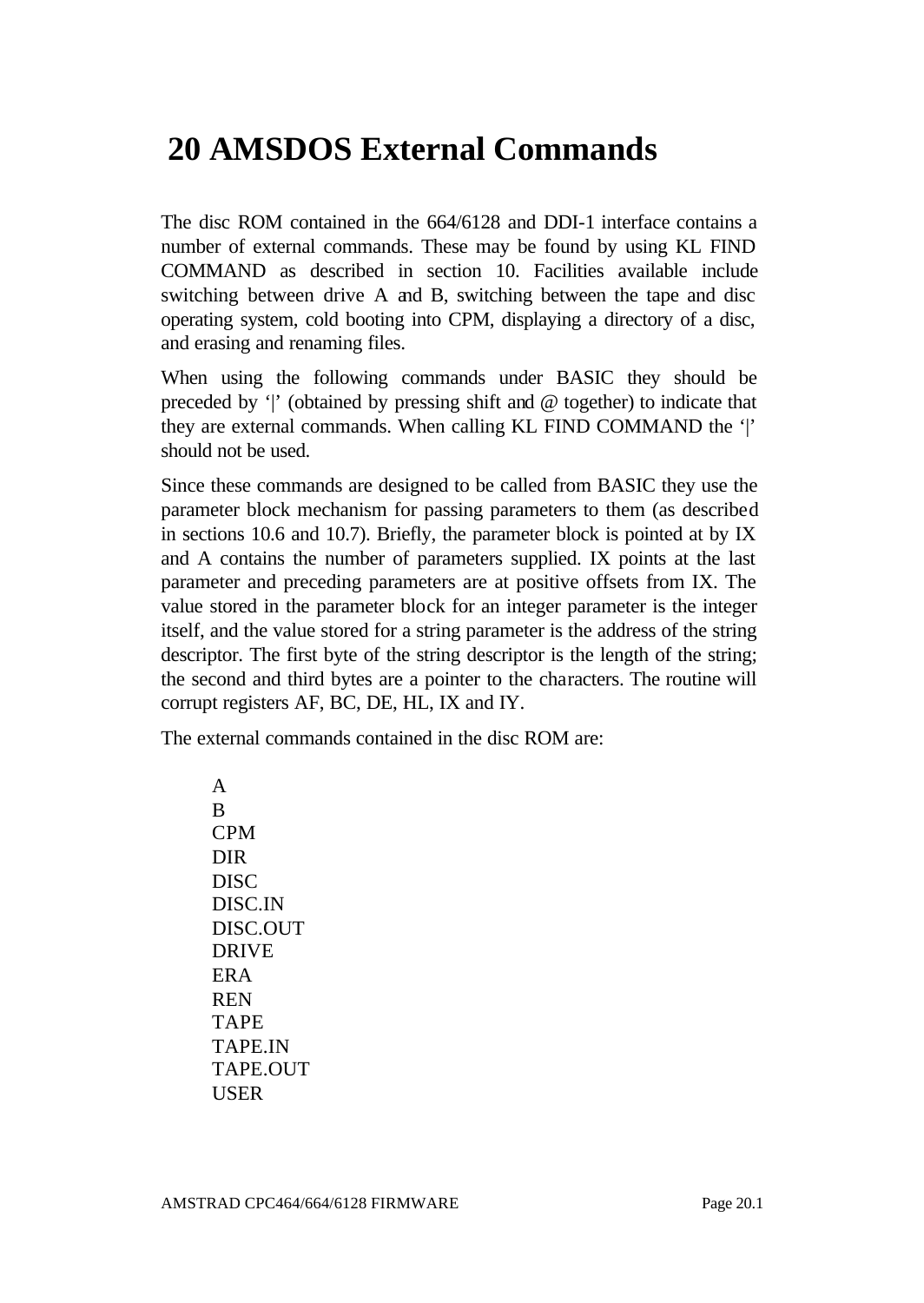## A

#### **Action:**

Set the default drive to drive A.

## **Parameters:**

None.

### **Notes:**

This command is equivalent to the DRIVE command with 'A' as a parameter.

This command will fail if AMSDOS is unable to determine the format of the disc in drive A. In which case the default drive will not be changed.

When AMSDOS is initialized the default drive is set to drive A.

## **Related entries:**

**B DRIVE**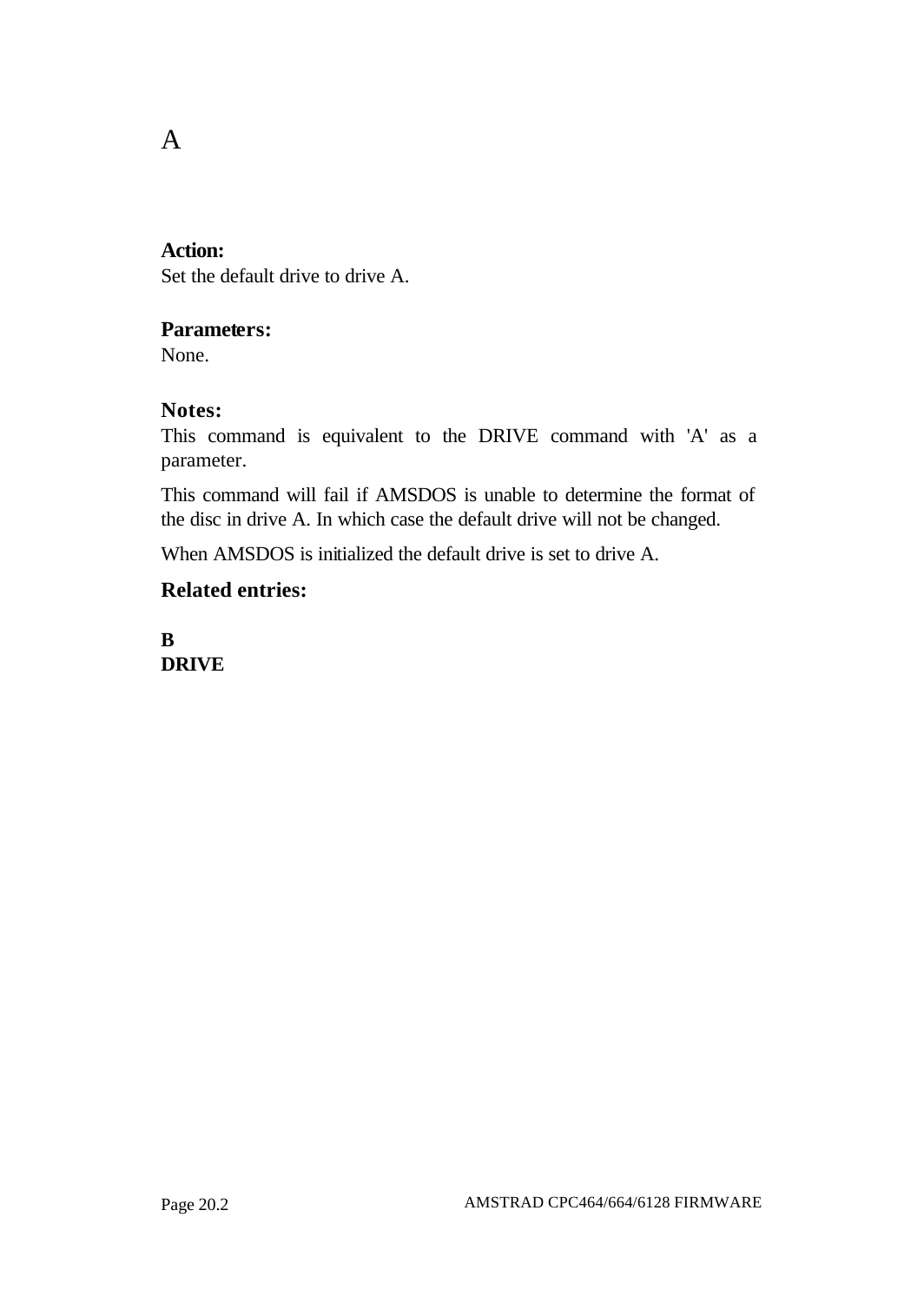## **Action:**

B

Set the default drive to drive B.

#### **Parameters:**

None.

## **Notes:**

This command is equivalent to the DRIVE command with 'B' as a parameter.

The command will fail if AMSDOS is unable to determine the format of the disc in drive B. In which case the default drive is not changed.

When AMSDOS is initialized the default drive is set to drive A.

## **Related entries:**

**A DRIVE**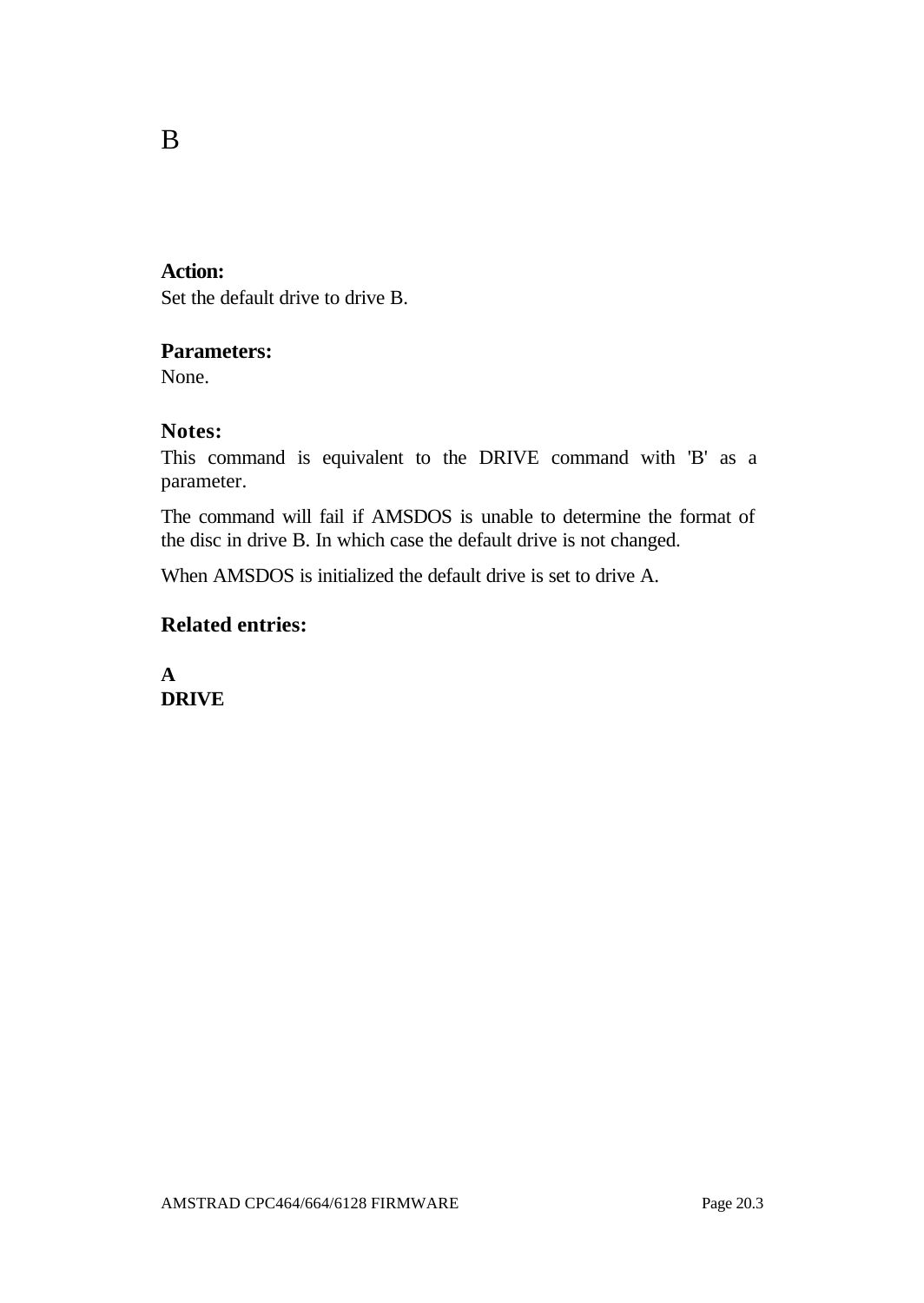## CPM

#### **Action:**

This command shuts down BASIC and AMSDOS and cold boots CP/M.

#### **Parameters:**

None.

#### **Notes:**

MC START PROGRAM is used so all ticker chains etc are lost.

The CP/M utility AMSDOS.COM performs the inverse function and restores AMSDOS and BASIC.

This command can also be used to boot any program that uses the CP/M bootstrap mechanism as described in section 9.5.

## **Related entries:**

None.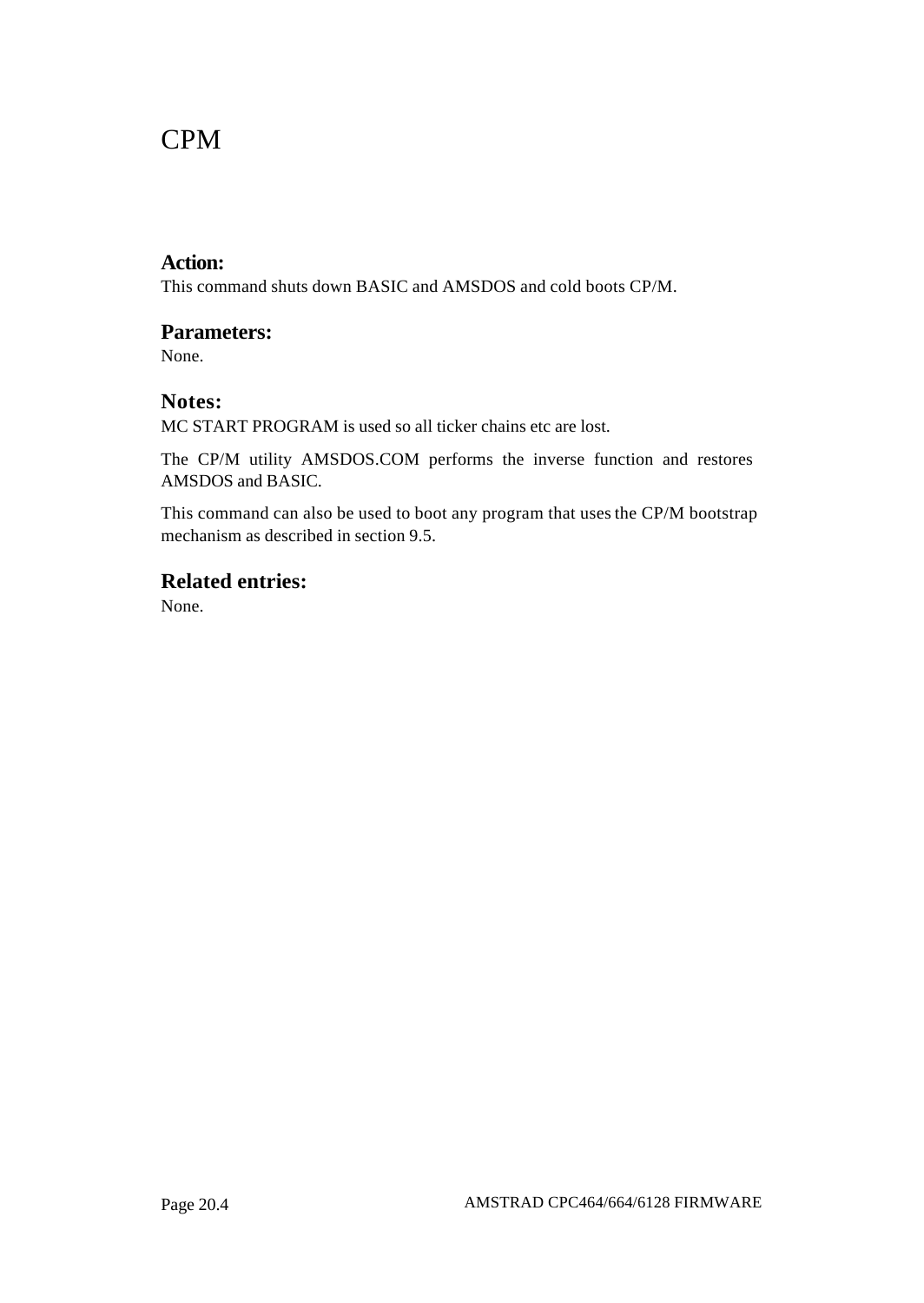## DIR

#### **Action:**

Display the disc directory.

#### **Parameters:**

One optional string parameter.

### **Notes:**

The parameter is a filename, possibly containing wild cards, only those files which match this filename are displayed. If the parameter is omitted then '\*.\*' is assumed.

The total amount of free space on the disc is shown in Kbytes.

The directory is displayed in as many columns as will fit in the text window of the currently selected stream.

Files marked SYS are not shown.

Files without an extent zero are not shown.

Unlike CAS CATALOG (DISC) the directory is neither sorted nor are the sizes shown. The output is similar to that of the CP/M DIR command.

## **Related entries:**

**A B DRIVE USER**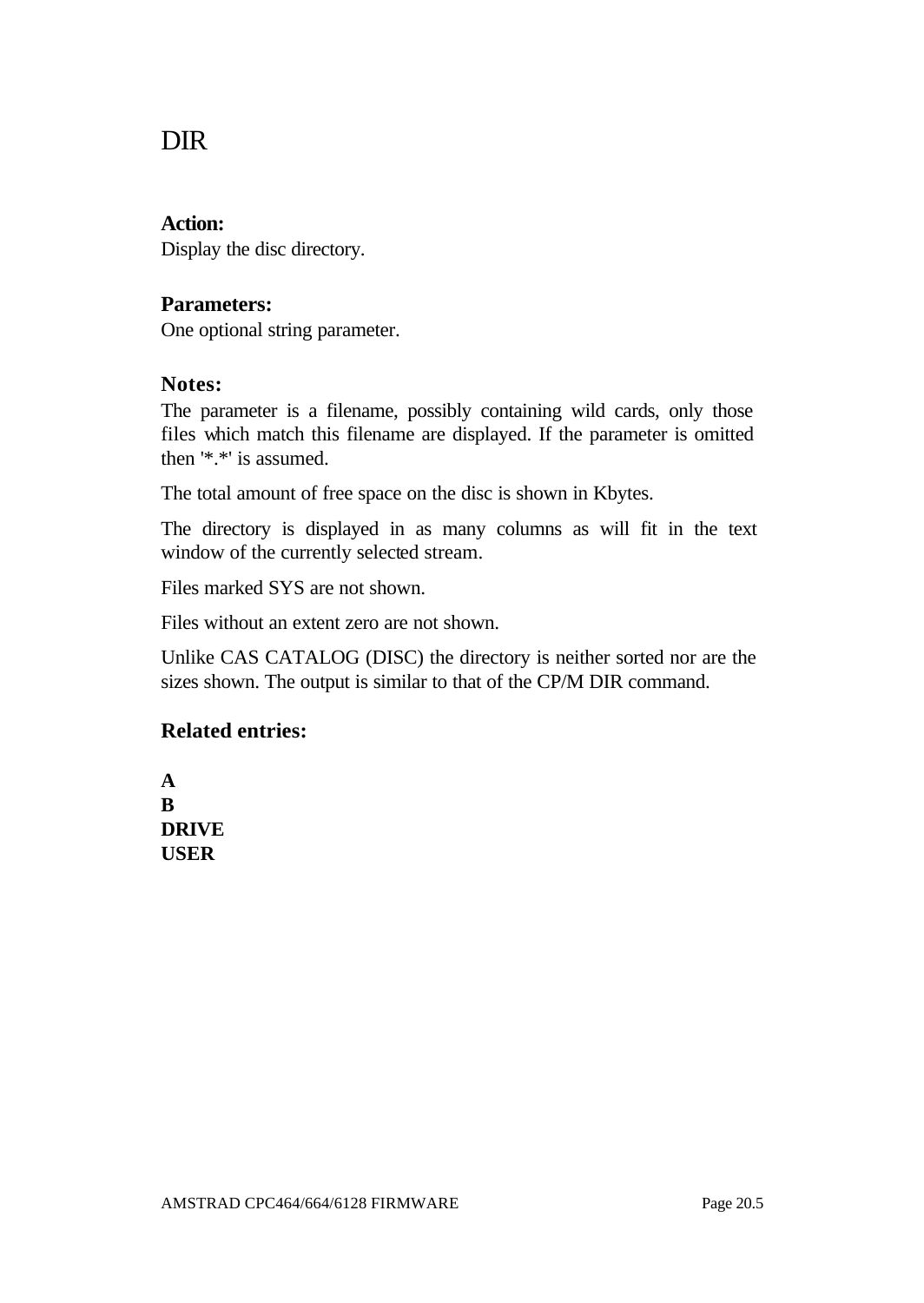## DISC

#### **Action:**

This command redirects both the tape input and output firmware entries to their disc counterparts.

#### **Parameters:**

None

#### **Notes:**

The redirected firmware entries are:

**CAS IN OPEN CAS IN CLOSE CAS IN ABANDON CAS IN CHAR CAS IN DIRECT CAS RETURN CAS TEST EOF CAS CATALOG CAS OUT OPEN CAS OUT CLOSE CAS OUT ABANDON CAS OUT CHAR CAS OUT DIRECT**

DISC is equivalent to the two commands DISC.IN DISC.OUT.

### **Related entries:**

**DISC.IN DISC.OUT TAPE TAPE.IN TAPE.OUT**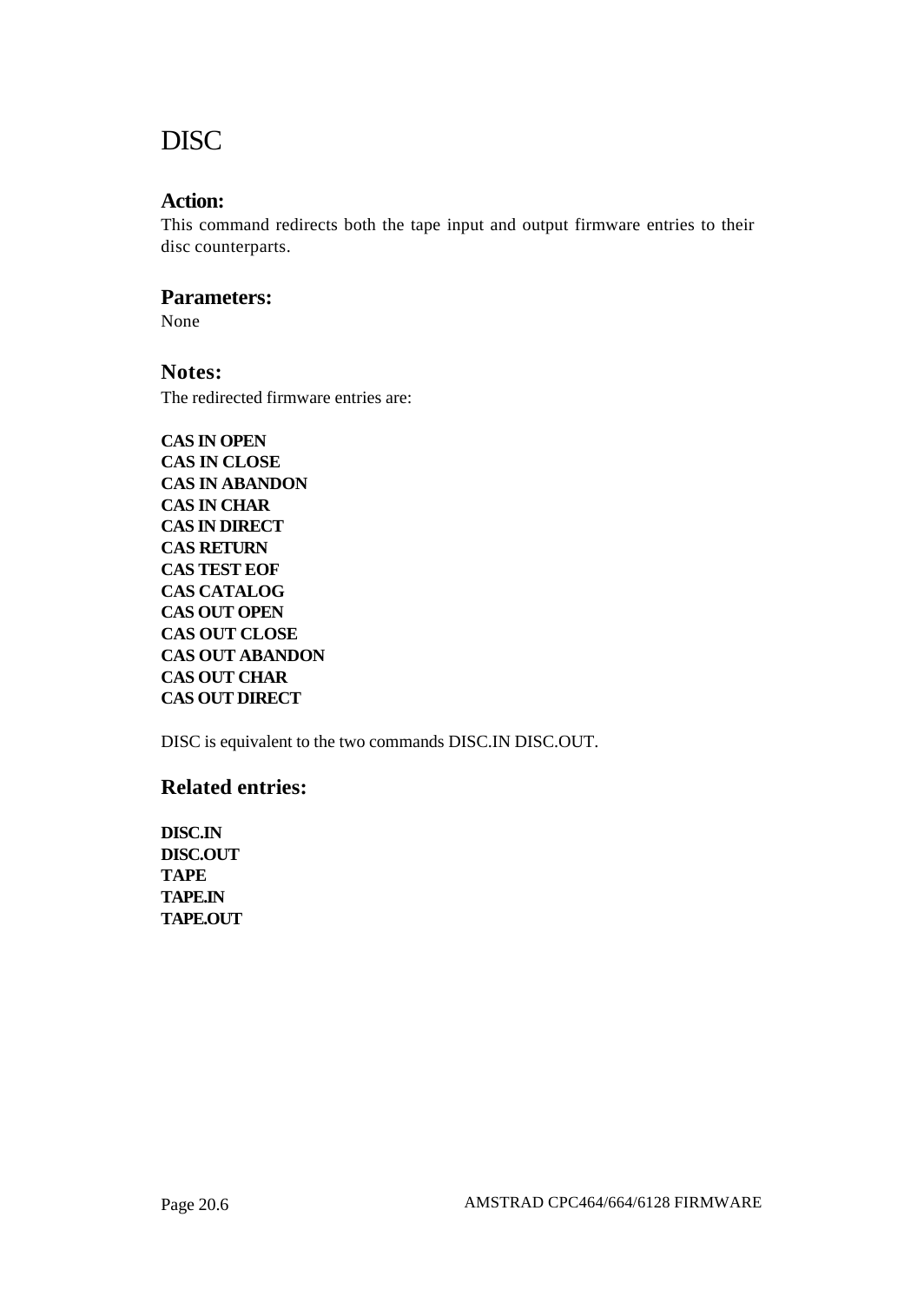## **DISC.IN**

#### **Action:**

This command redirects the tape input firmware entries to their disc counterparts.

## **Parameters:**

None **Notes:** The redirected firmware entries are:

**CAS IN OPEN CAS IN CLOSE CAS IN ABANDON CAS IN CHAR CAS IN DIRECT CAS RETURN CAS TEST EOF CAS CATALOG**

**Related entries:**

**DISC DISC.OUT TAPE TAPE.IN TAPE.OUT**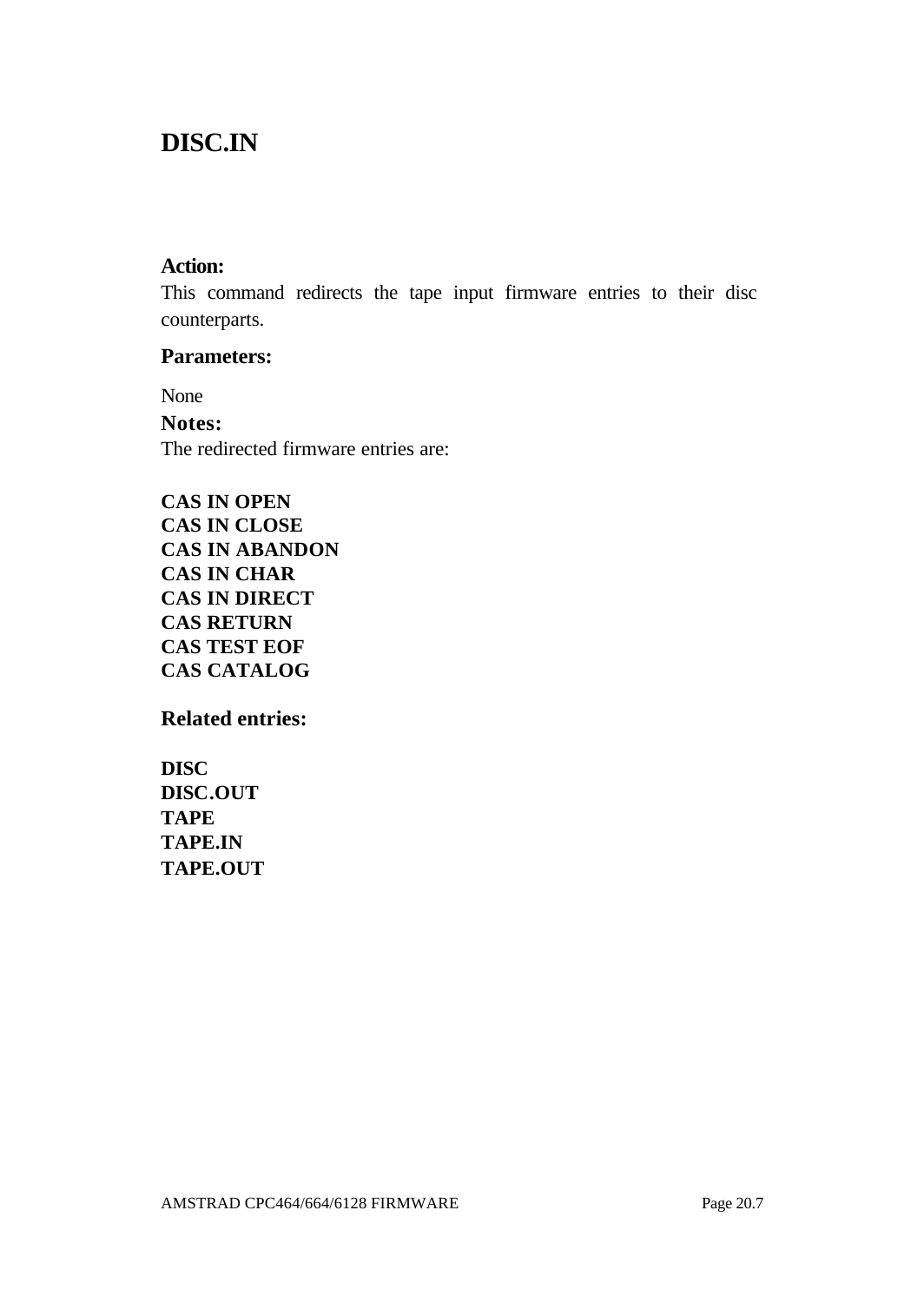## **DISC.OUT**

## **Action:**

This command redirects the tape output firmware entries to their disc counterparts.

#### **Parameters:**

None.

**Notes:** The redirected firmware entries are:

**CAS OUT OPEN CAS OUT CLOSE CAS OUT ABANDON CAS OUT CHAR CAS OUT DIRECT**

**Related entries**

**DISC DISC.IN TAPE TAPE.IN TAPE.OUT**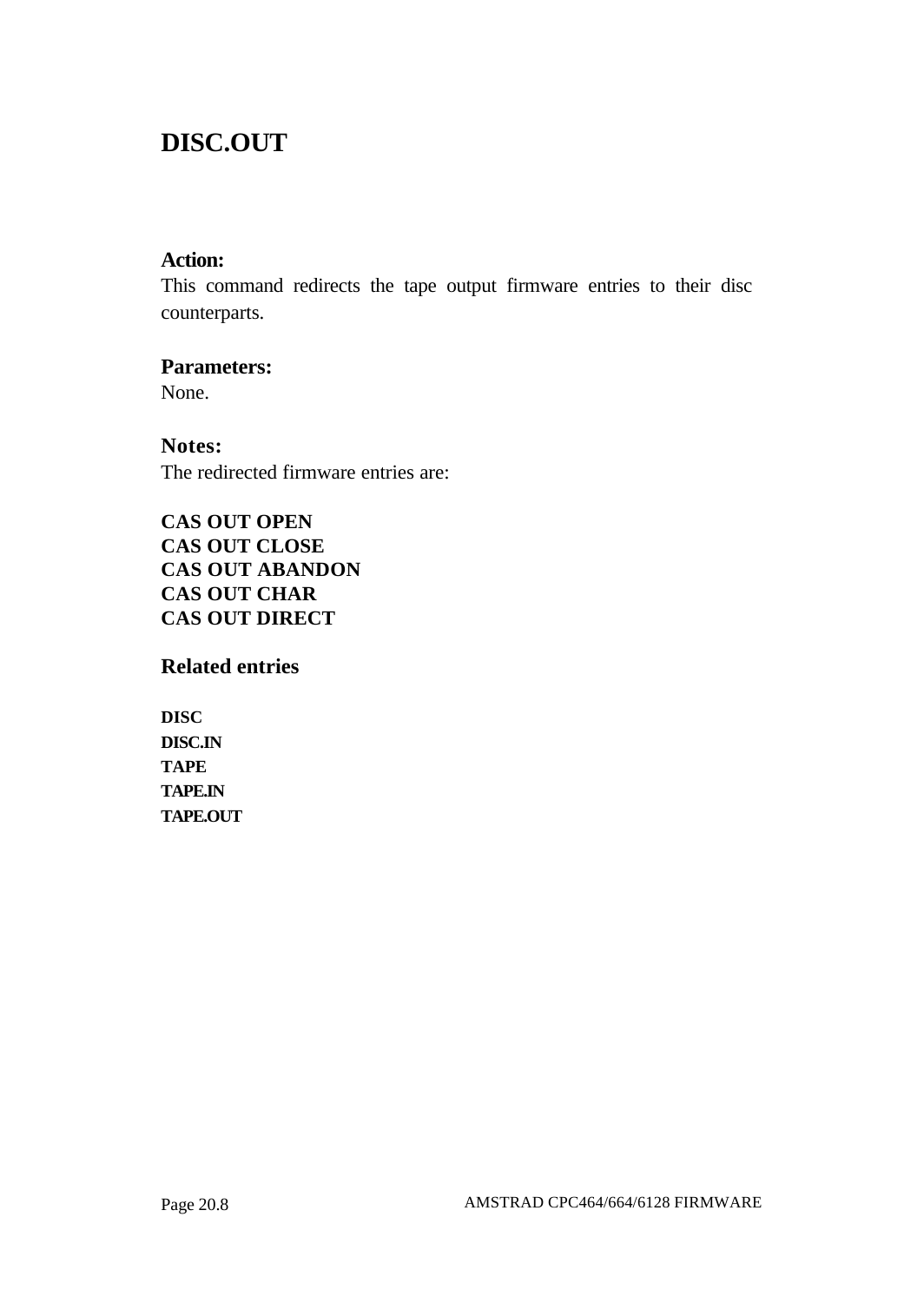## **DRIVE**

#### **Action:**

Set the current default drive.

## **Parameters:**

One string parameter.

### **Notes:**

The string parameter must be a single letter in the range 'A'..'P' or 'a'..'p'. Drives 'C' .'P' are for future enhancement.

The command will fail if AMSDOS is unable to determine the format of the disc in the requested drive. In which case the default drive will remain unchanged.

When AMSDOS is initialized the default drive is set to drive A.

## **Related entries:**

**A B**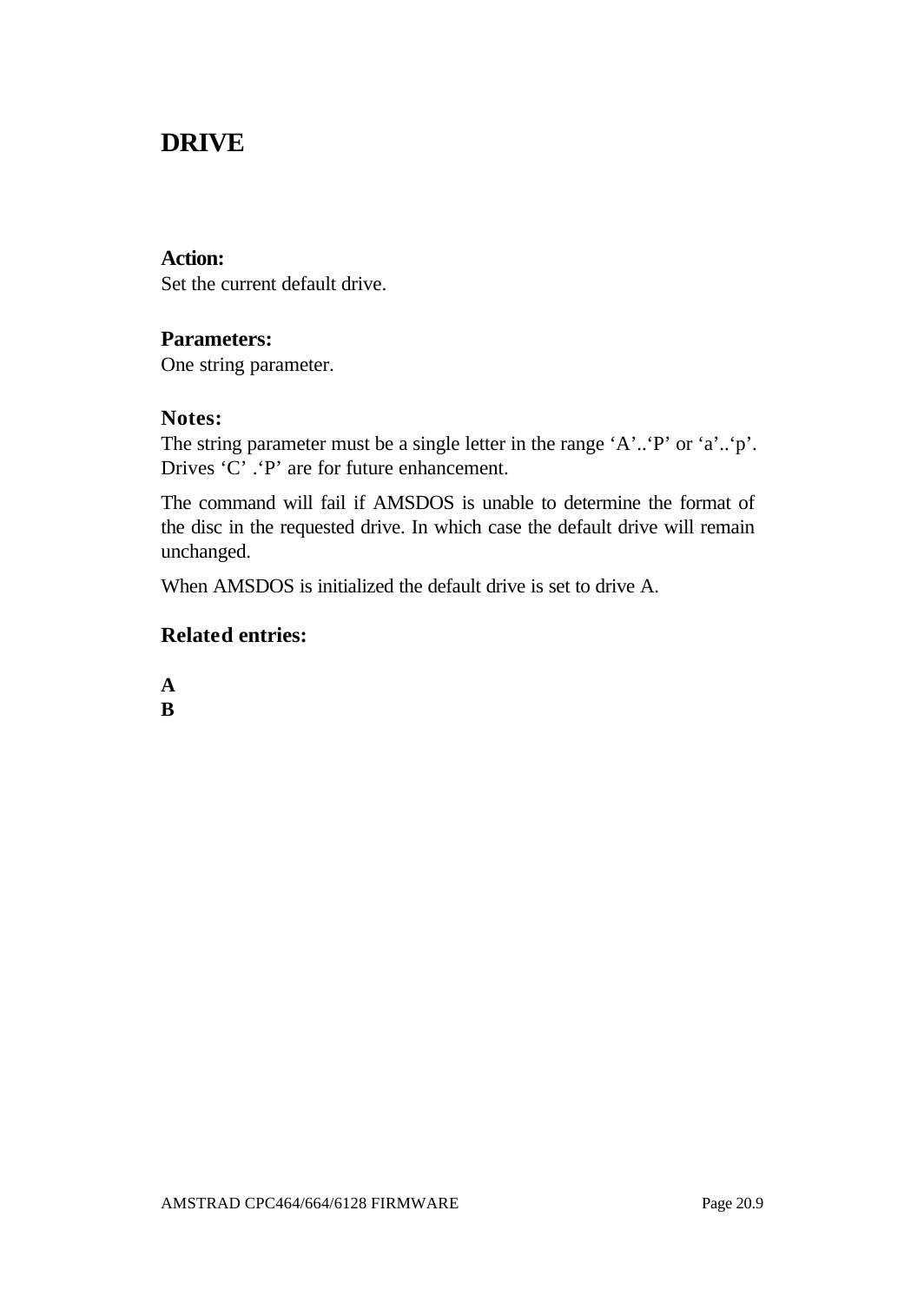## **ERA**

#### **Action:**

Erase files.

#### **Parameters:**

One string parameter.

#### **Notes:**

The string parameter is a filename, possibly containing wild cards. All files which match this filename are erased.

A file which matches the filename but is marked R/O will not be erased. In this event a message is displayed for each 16K (extent) of the file.

If none of the files on the disc match the filename then an error message is displayed.

## **Related entries:**

**A B DRIVE USER**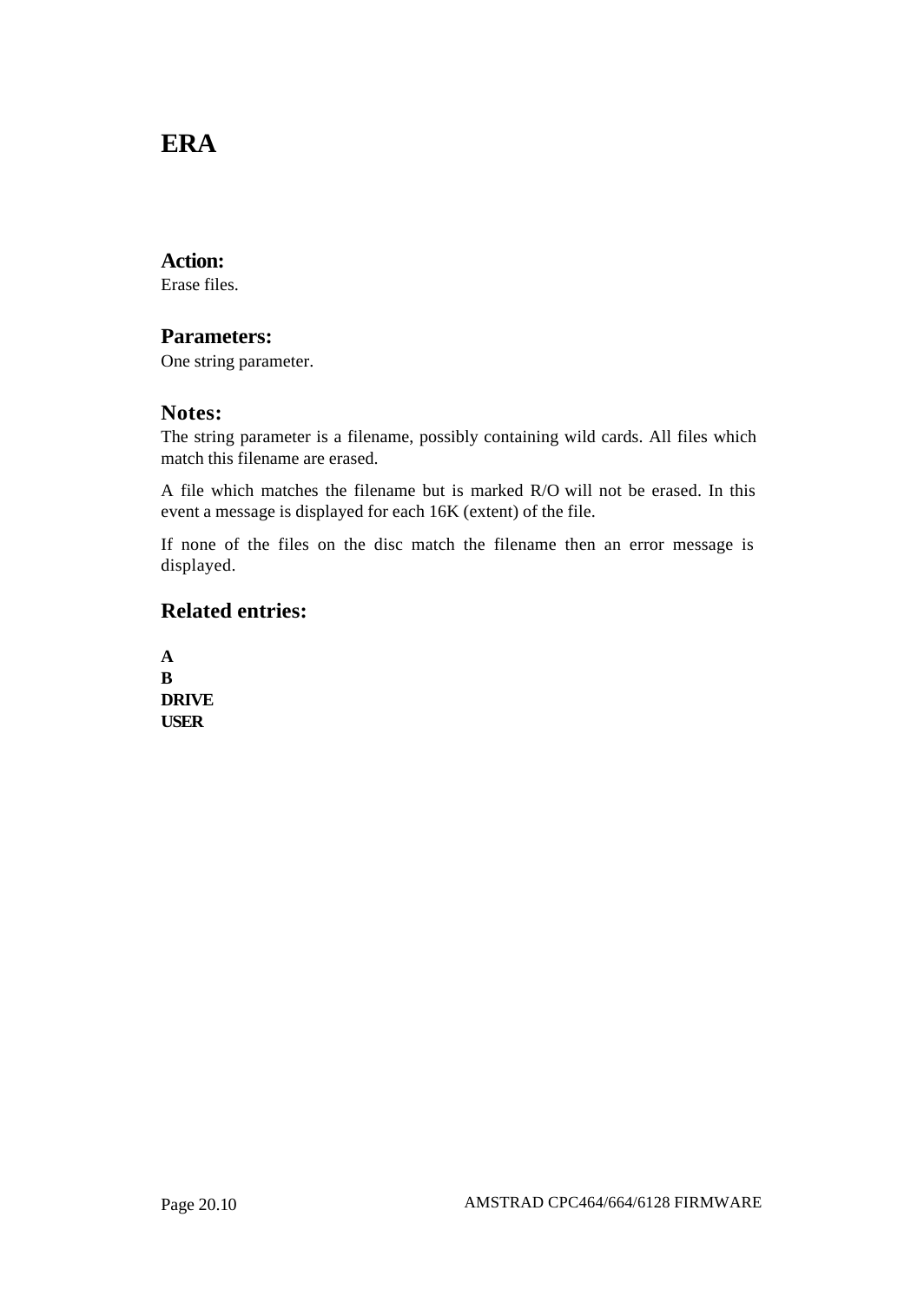## **REN**

#### **Action:**

Rename a file.

#### **Parameters:**

Two string parameters.

#### **Notes:**

The first string parameter is the new name for the file. A file of this name must not already exist. The second parameter is the name of the file to be renamed.

Neither name may contain wild cards.

Both files must be on the same drive.

The files may be in different users.

If the file to be renamed is marked R/O then an error message is displayed and the file is not renamed.

The renamed file will have attributes R/W DIR regardless of the original file's attributes. If the file to be renamed does not exist then an error message is displayed.

### **Related entries:**

**A B DRIVE USER**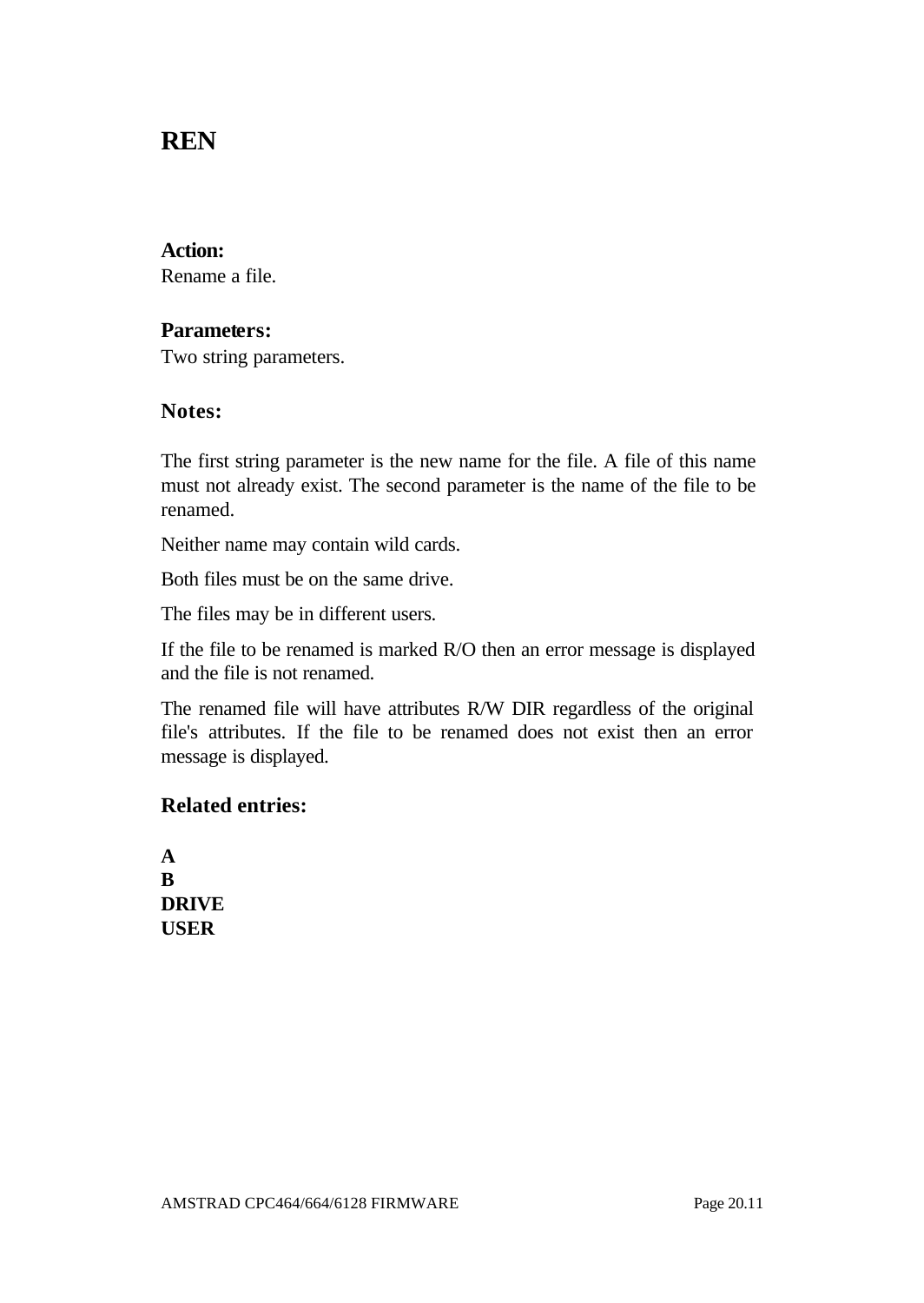## **TAPE**

#### **Action:**

This command restores the tape firmware entries to the state they were before AMSDOS was initialized.

### **Parameters:**

None.

**Notes:**

The restored firmware entries are:

**CAS IN OPEN CAS IN CLOSE CAS IN ABANDON CAS IN CHAR CAS IN DIRECT CAS RETURN CAS TEST EOF CAS CATALOG CAS OUT OPEN CAS OUT CLOSE CAS OUT ABANDON CAS OUT CHAR CAS OUT DIRECT**

TAPE is equivalent to the two commands TAPE.IN TAPE.OUT

Note that any patches made to the jumpblock entries for these routines made before a DISC, DISC.IN or DISC.OUT command was executed will be lost. However, any patches made to these entries before AMSDOS was initialized will be restored.

### **Related entries:**

**DISC DISC.IN DISC.OUT TAPE.IN TAPE.OUT**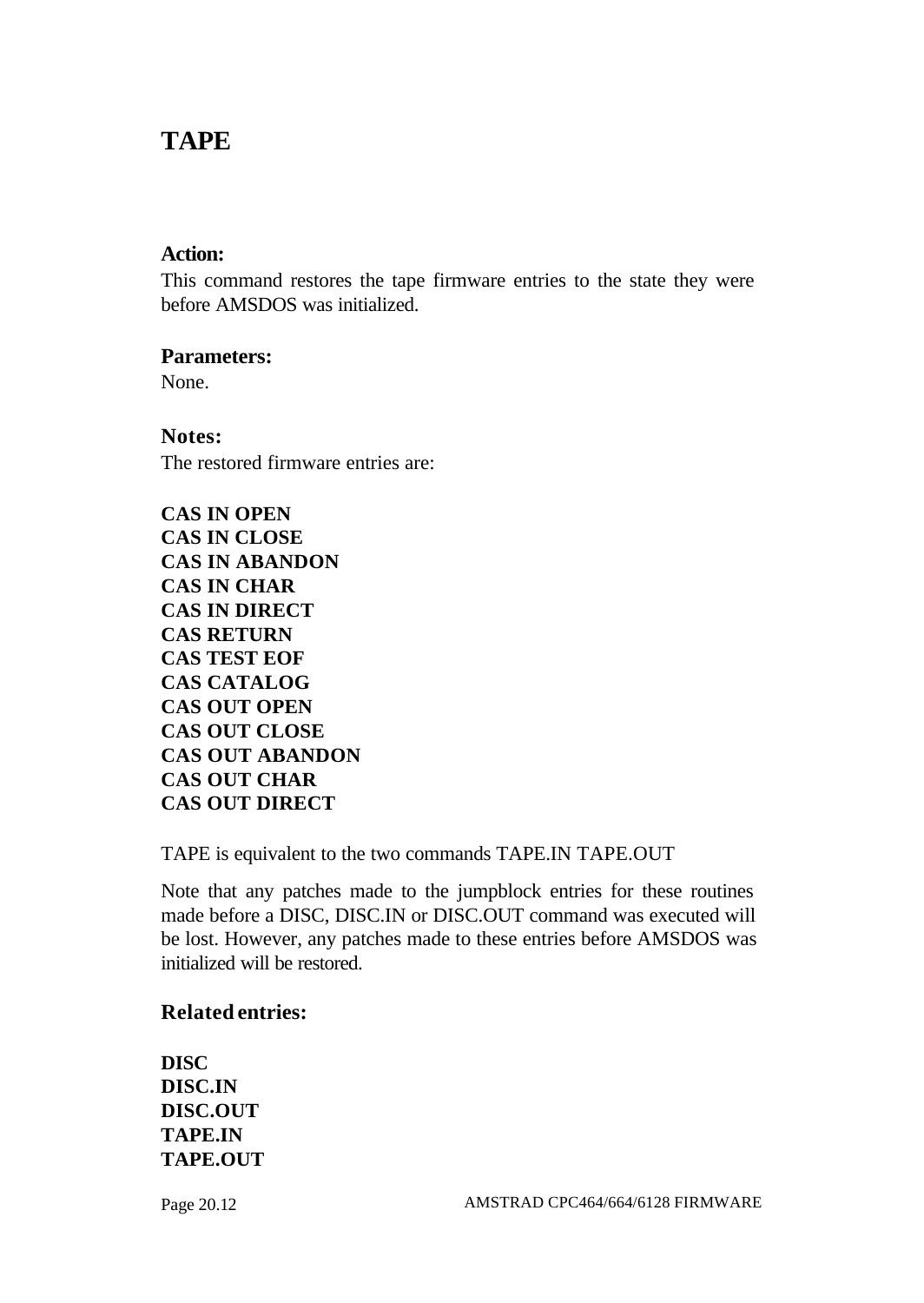## **TAPE.IN**

#### **Action:**

This command restores the tape input firmware entries to the state they were before AMSDOS was initialized.

#### **Parameters:**

None.

**Notes:** The restored firmware entries are:

| <b>CAS IN OPEN</b>    |
|-----------------------|
| <b>CAS IN CLOSE</b>   |
| <b>CAS IN ABANDON</b> |
| <b>CAS IN CHAR</b>    |
| <b>CAS IN DIRECT</b>  |
| <b>CAS RETURN</b>     |
| <b>CAS TEST EOF</b>   |
| <b>CAS CATALOG</b>    |

Note that any patches to the jumpblock entries for these routines made before a DISC or DISC.IN command was executed will be lost. However, any patches made to these entries before AMSDOS was initialized will be restored.

### **Related entries:**

**DISC DISC.IN DISC.OUT TAPE TAPE.OUT**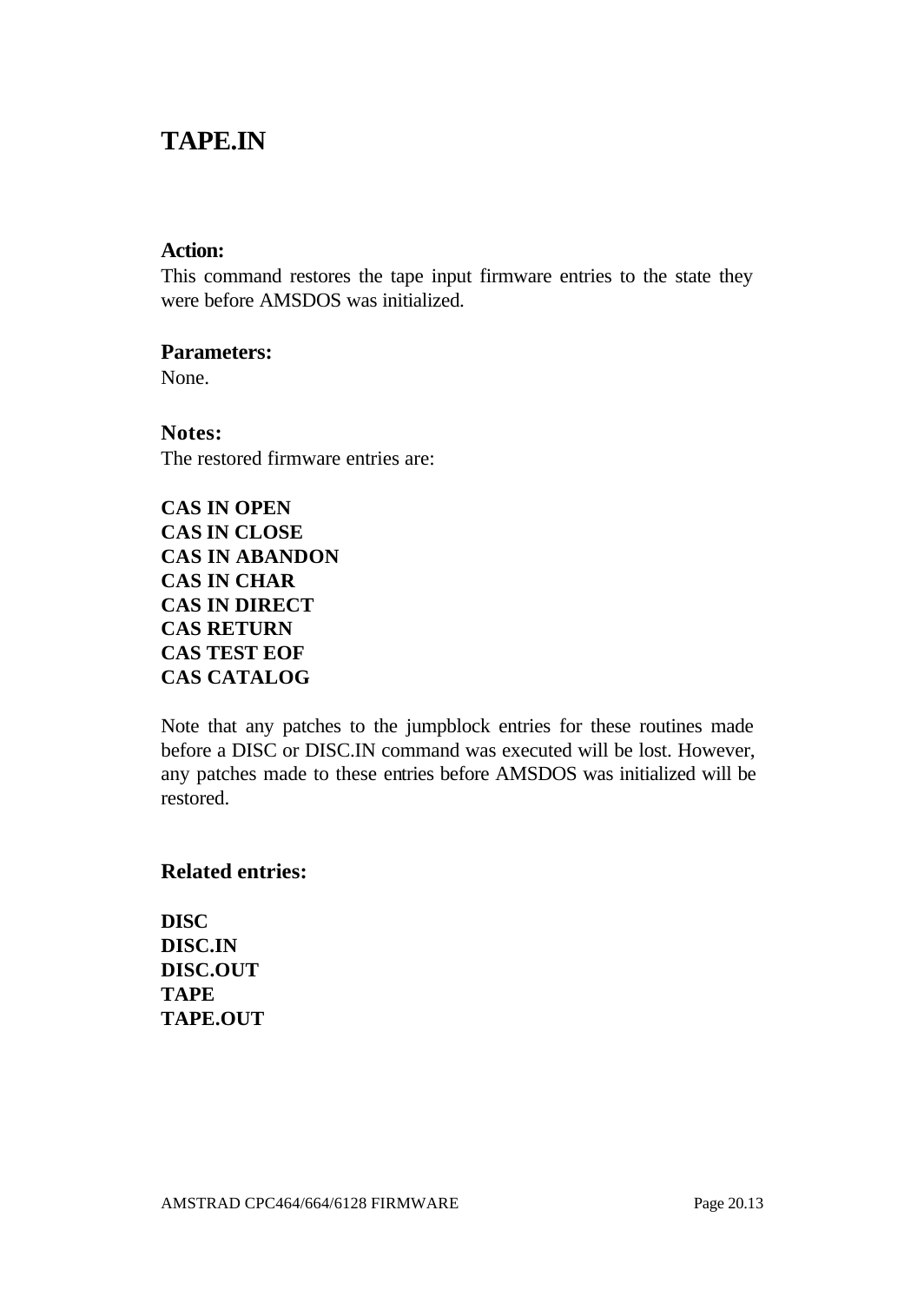## **TAPE.OUT**

#### **Action:**

This command restores the tape output firmware entries to the state they were before AMSDOS was initialized.

#### **Parameters:**

None.

**Notes:** The restored firmware entries are:

#### **CAS OUT OPEN CAS OUT CLOSE CAS OUT ABANDON CAS OUT CHAR CAS OUT DIRECT**

Note that any patches to the jumpblock entries for these routines made before a DISC or DISC.OUT command was executed will be lost. However, any patches made to these entries before AMSDOS was initialized will be restored.

### **Related entries:**

**DISC DISC.IN DISC.OUT TAPE TAPE.IN**